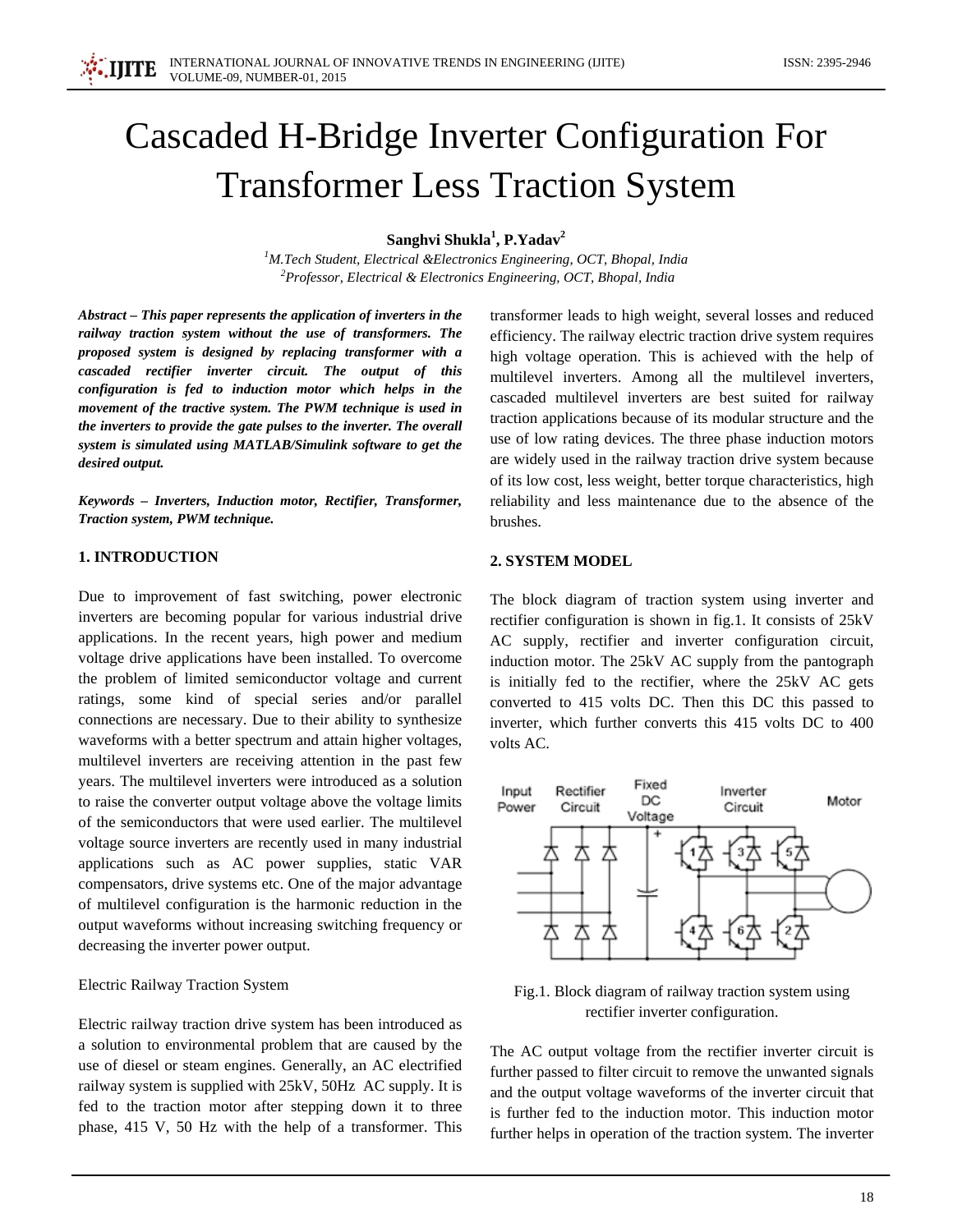circuit used here is a three phase two level inverter. The gate pulses to IGBT based inverter circuit is provided using PWM generator i.e. the PWM control technique is used to generate the gate signals which are further fed to the two level inverter. The induction motor is used in the traction system, since it is advantageous over DC motor which was used from the past few decades.

## **3. PROPOSED METHODOLOGY**

The proposed transformer less traction system used in the railways using cascaded rectifier inverter configuration is shown in fig.2. A 50Hz , inverter source feeds a 50 Hz, 3730 VA load through an AC-DC-AC converter. The 415 volts, 50 Hz voltage is first rectified by a six pulse diode bridge. The filtered DC voltage is applied to an IGBT two level inverter generating 50 Hz. The IGBT inverter uses PWM (pulse width modulation) technique at a 2 kHz carrier frequency. The circuit is discretised at a sample of 2  $\mu$ s.



Fig.2. Proposed simulink model of transformerless traction system using rectifier inverter configuration.

The load voltage is regulated at 1pu by a PI voltage regulator using abc\_to\_dq and dq\_to\_abc transformations. The first output of the voltage regulator contains the three modulating signals used by the PWM generator to generate the 6 IGBT pulses. The second output produces the modulating index. The output waveforms of this circuit is shown in the following figures. A positive current indicates a current flowing in the IGBT, whereas a negative current indicates a current flowing in the anti-parallel diode.

# **4. SIMULATION/EXPERIMENTAL RESULTS**

It can be seen that the supply voltage of 25kV has been reduced to 400V which is the rated voltage of motor. When

supply is cut off, the voltage gradually becomes zero and during braking a constant DC supply is used. The electromagnetic torque developed by the induction motor drive can be seen in Fig.3. At starting, a high torque was developed. After sometime, the supply is cut off, hence torque approaches zero and after that a negative value when DC dynamic braking is applied and the torque became negative and this is the braking torque



Fig.3. Output waveforms of speed, torque, current of induction motor.



Fig.4. Output waveforms of inverter circuit used in the traction system.

Fig.4 shows the output rms current of the inverter that is supplied to the induction motor. Fig.3 shows the stator current of the induction motor. It can be seen that when a DC supply is given to the IMs, the stator current is also a DC.

## **5. CONCLUSION**

It is found that the cascaded multilevel rectifier and inverter can be used in the traction drive of the railway system. It can step down the supply voltage to the rated voltage of the